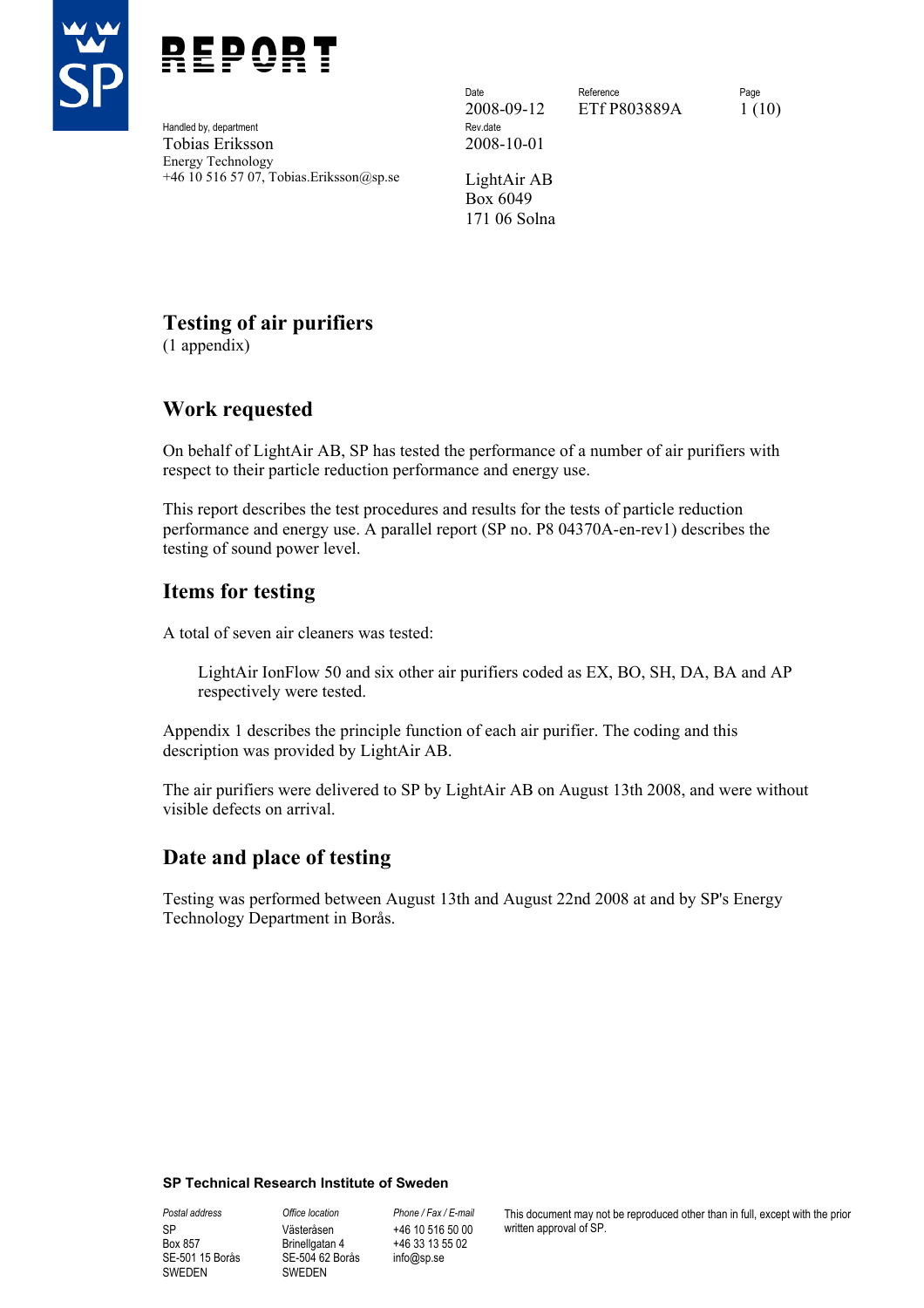

# **Test procedure**

The test method, described below, has been developed in collaboration with LightAir AB.

Each air cleaner to be tested was placed on a pallet, 72 cm above the floor, in the middle of a test chamber 3,5 m x 3,0 m x 2,5 m in size, and constructed from a wooden frame with polyethene plastic sheet walls. The chamber included a speed-controlled fan for the supply air, connected to a HEPA filter, a humidifier and an oscillating fan, directed slightly upwards, that was running throughout the test operation. The number of airborne particles was measured by an Electrical Low Pressure Impactor (ELPI), having 13 impactor stages, with the following interval of particle sizes:

0,007-0,028 µm; 0,028-0,056 µm; 0,056-0,094 µm; 0,094-0,156 µm; 0,156-0,264 µm; 0,264- 0,384 µm; 0,384-0,616 µm; 0,616-0,953 µm; 0,953-0,161 µm; 1,61-2,4 µm; 2,4-4,01 µm and 4,01-10 µm.

A probe connected to the ELPI was positioned in the chamber at a height of about 150 cm.

Prior to each measurement test, the air in the chamber was cleaned to less than 100 particles/cm<sup>3</sup>. Three burning candle-lights were used as the source of pollution, to give an initial particle count of about 80 000 particles/cm<sup>3</sup>. Temperature and humidity was measured.



**Fig. 1. Particle size distribution from candle-lights at a representative measurement**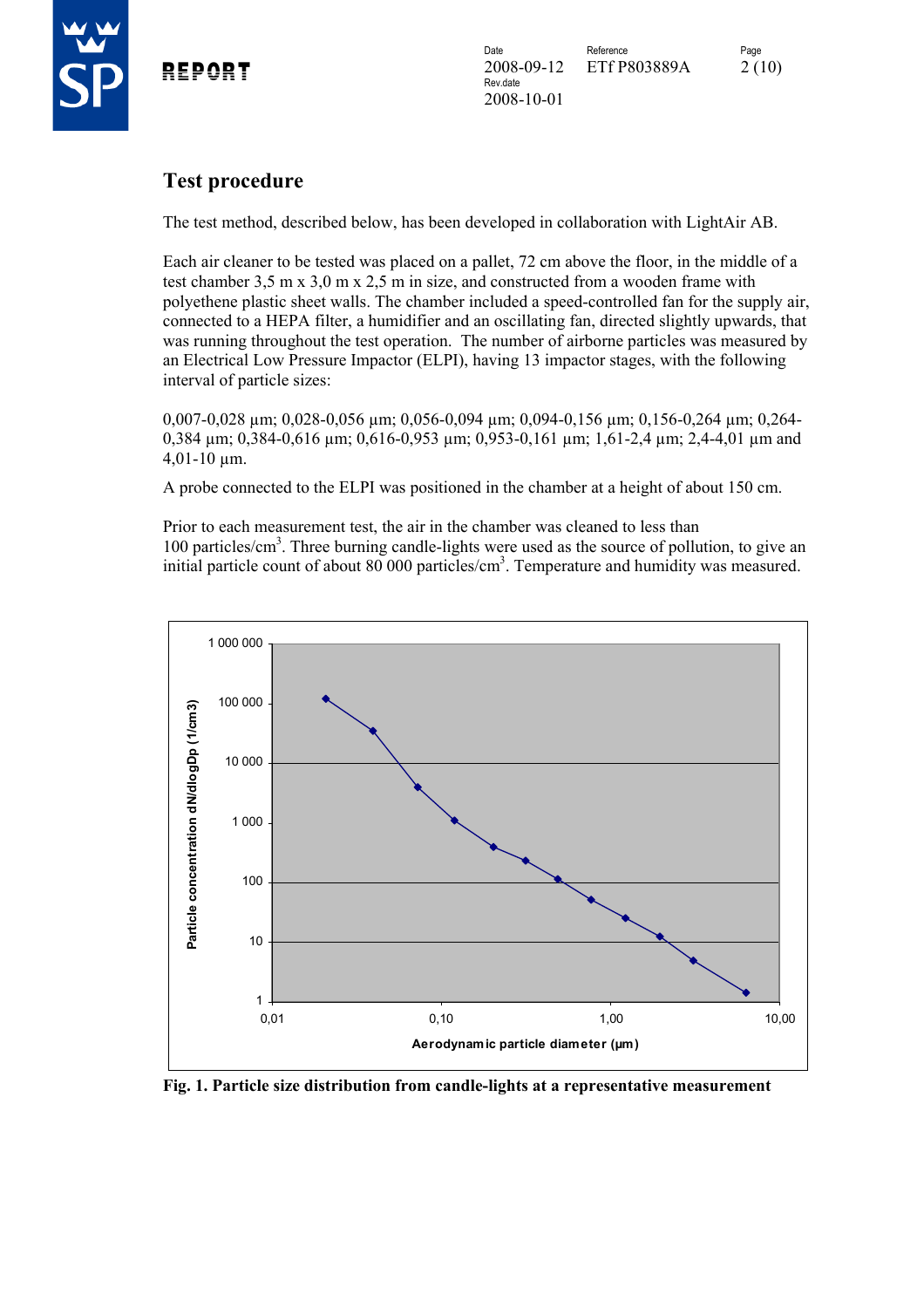

#### **Measurement of natural decline**

Sedimentation, agglomeration and the fastening of particles to surfaces<sup>1</sup> result in a natural decline in the particle concentration in the chamber.

Each day's measurements were started by measurement of the natural decline. Three candlelights were lit and placed in the chamber until the selected particle concentration was reached. The candle-lights were then removed, and the air mixed for five minutes, after which the test measurements of particle concentration was started.

#### **Measurement of particle reduction and energy use**

The chamber was opened, the air cleaner put into it, and the chamber closed. Three candlelights were lit and placed in the chamber until the selected particle concentration was reached. The candle-lights were then removed, and the air mixed for five minutes, after which the air purifier was started, the power supply voltage adjusted and energy demand read off. Measurement of the particle concentration was started, and allowed to continue until the air in the chamber was clean (less than 500 particles/ $\text{cm}^3$ ), but in no case for more than two hours.

# **Test conditions**

Conditions during the test were a temperature interval of 21,8 °C - 24,4 °C, relative humidity 38,3 % - 48,7 %, and power supply voltage  $230 \pm 1$  V.

# **Results**

Table 1 shows the results of energy use.

| Air purifier / operating mode | Power [W] |
|-------------------------------|-----------|
| LightAir Ion Flow $50/$ -     | 7,5       |
| EX / Low                      | 36,5      |
| BO / Low (still)              | 29,5      |
| SH / Quiet                    | 7,5       |
| DA / Low                      | 7,0       |
| DA / Medium                   | 9,5       |
| BA / Silent                   | 18,7      |
| BA / Low                      | 22,9      |
| $AP/$ -                       | 45,0      |

#### **Table 1. Power demand of each air cleaner**

The results for particle reduction performance are shown in diagrammatic form (Figures 1 - 10), with the particle concentration as a function of time, and as a table (table 2).The particle concentration represents all particle sizes. Each diagram also shows the natural rate of decline of particle concentration, being a mean value from three representative measurements. To make a better comparison between the air cleaners the start values have been adjusted to the same level.

<sup>1</sup> Nordtest Method, NT VVS 106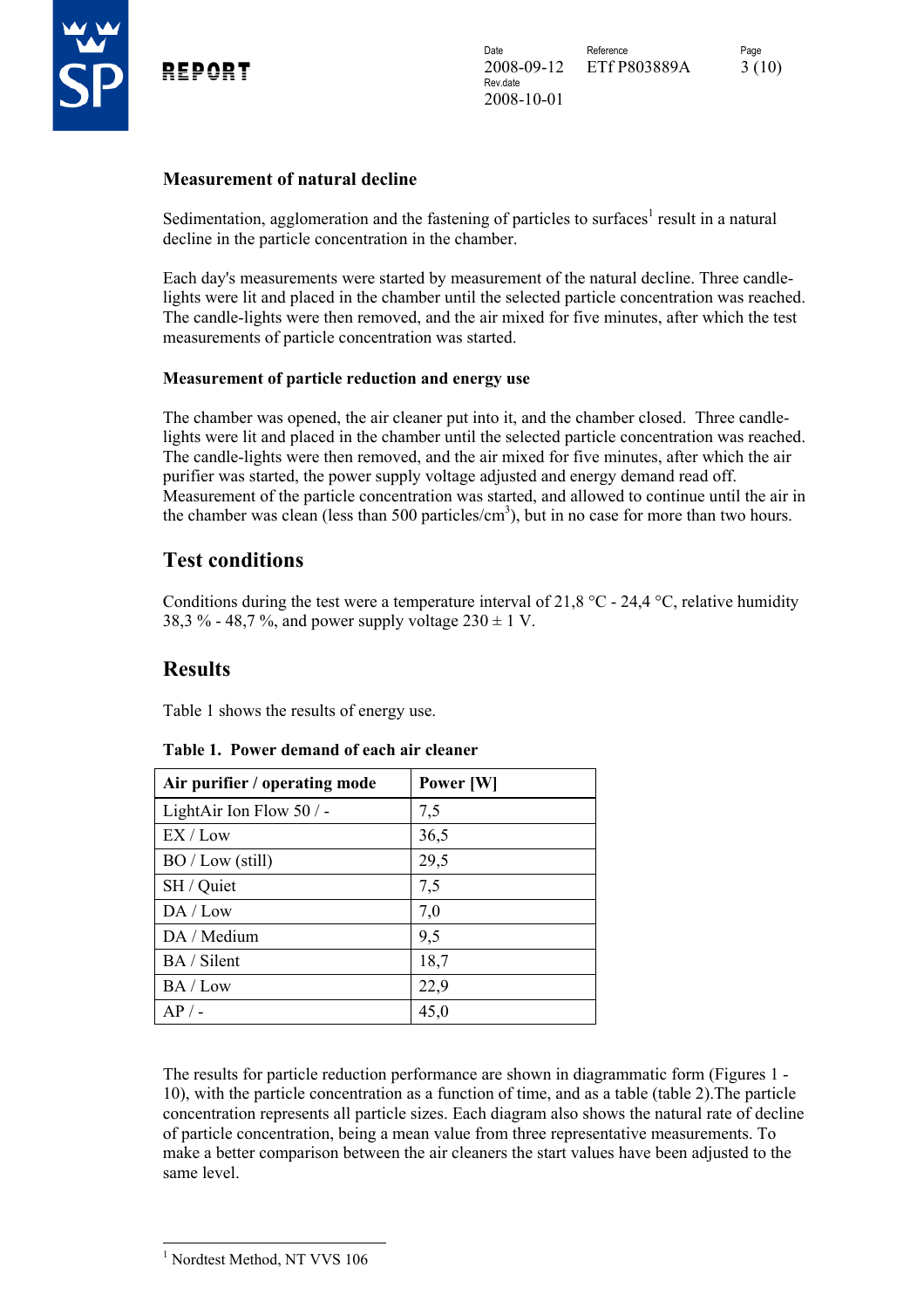



**Fig. 2. Particle reduction for LightAir IonFlow 50** 



**Fig. 3. Particle reduction for EX / low**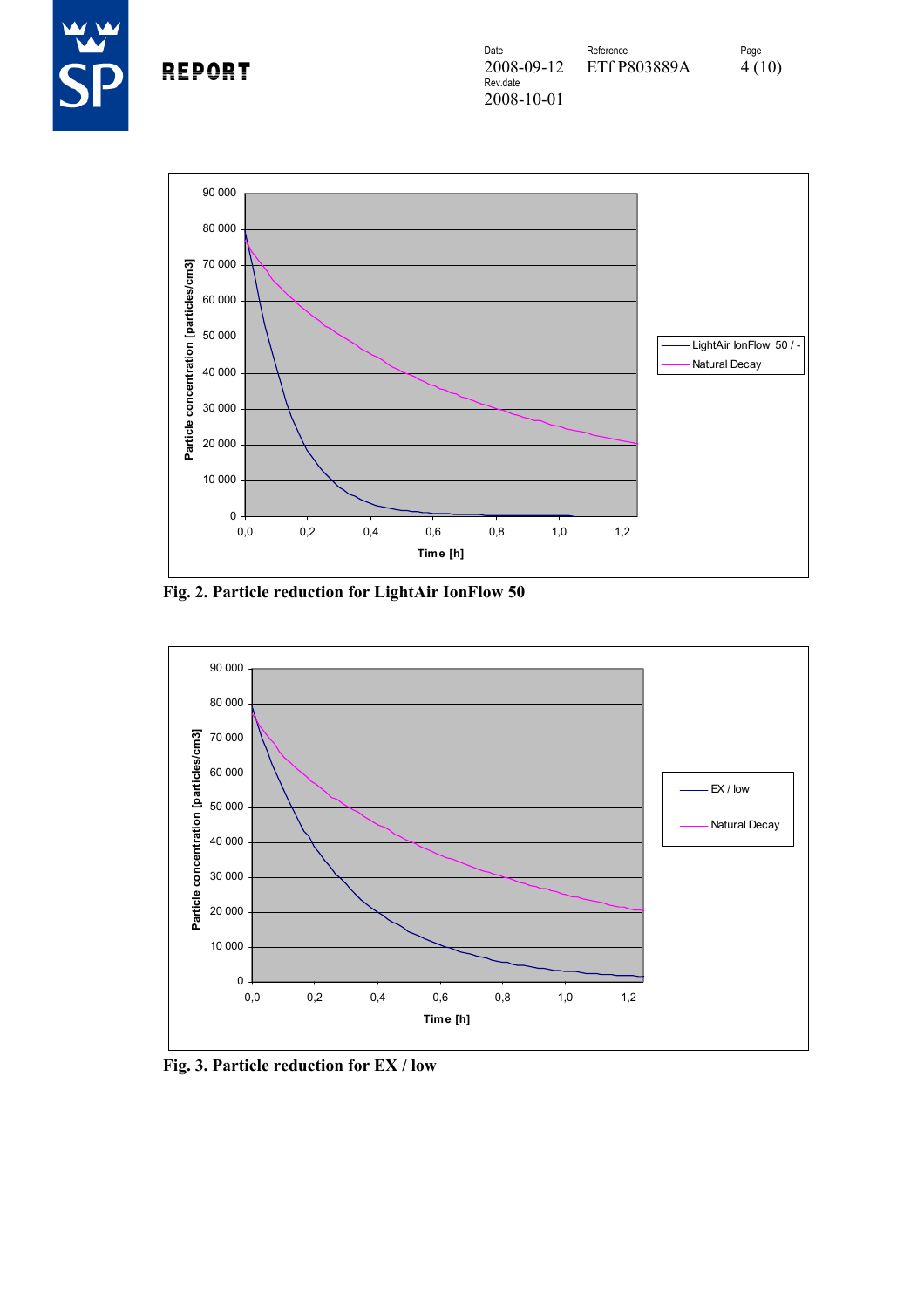



**Fig. 4. Particle reduction for BO / low (still)** 



**Fig. 5. Particle reduction for SH / quiet**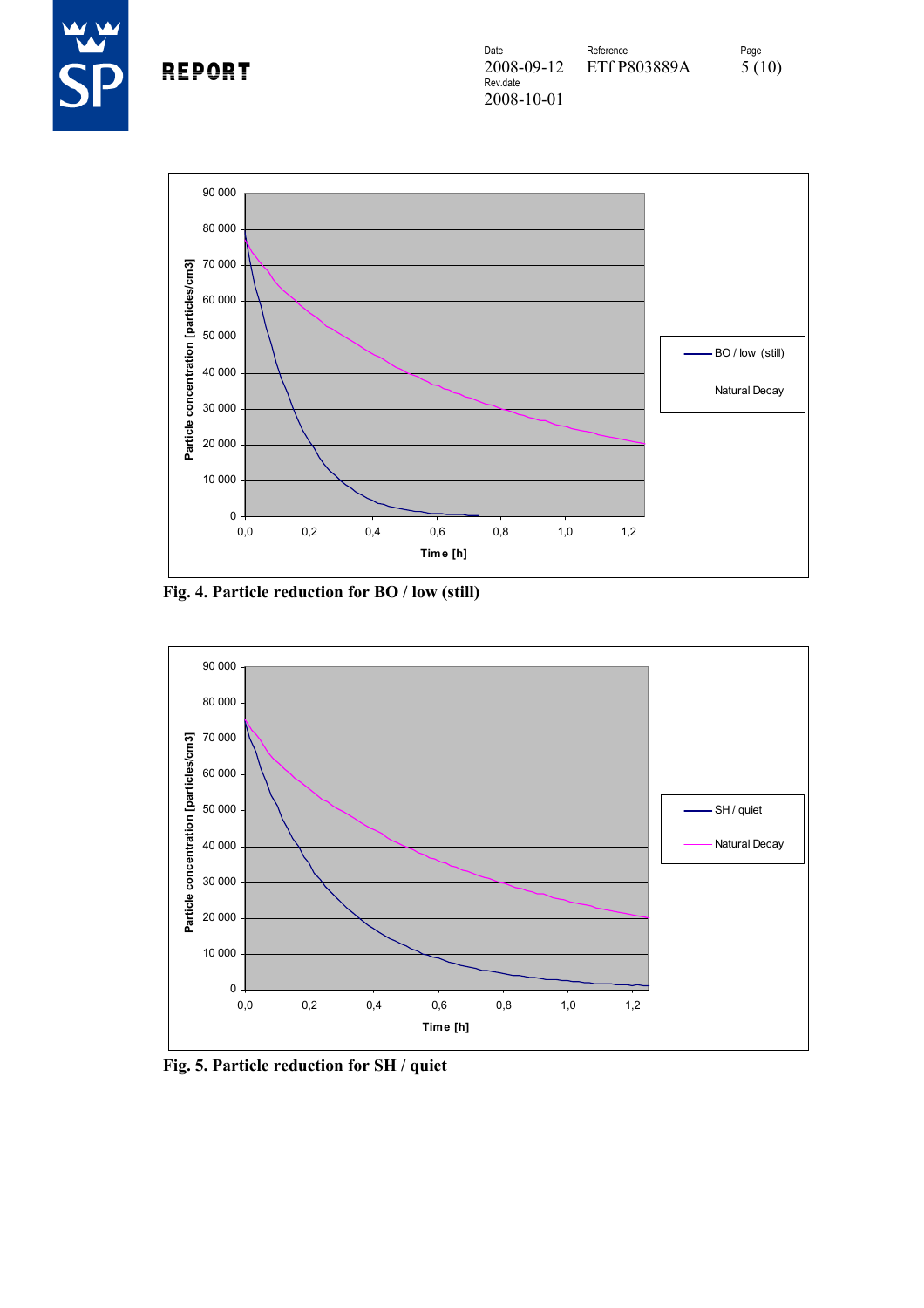



**Fig. 6. Particle reduction for DA / low** 



**Fig. 7. Particle reduction for DA / medium**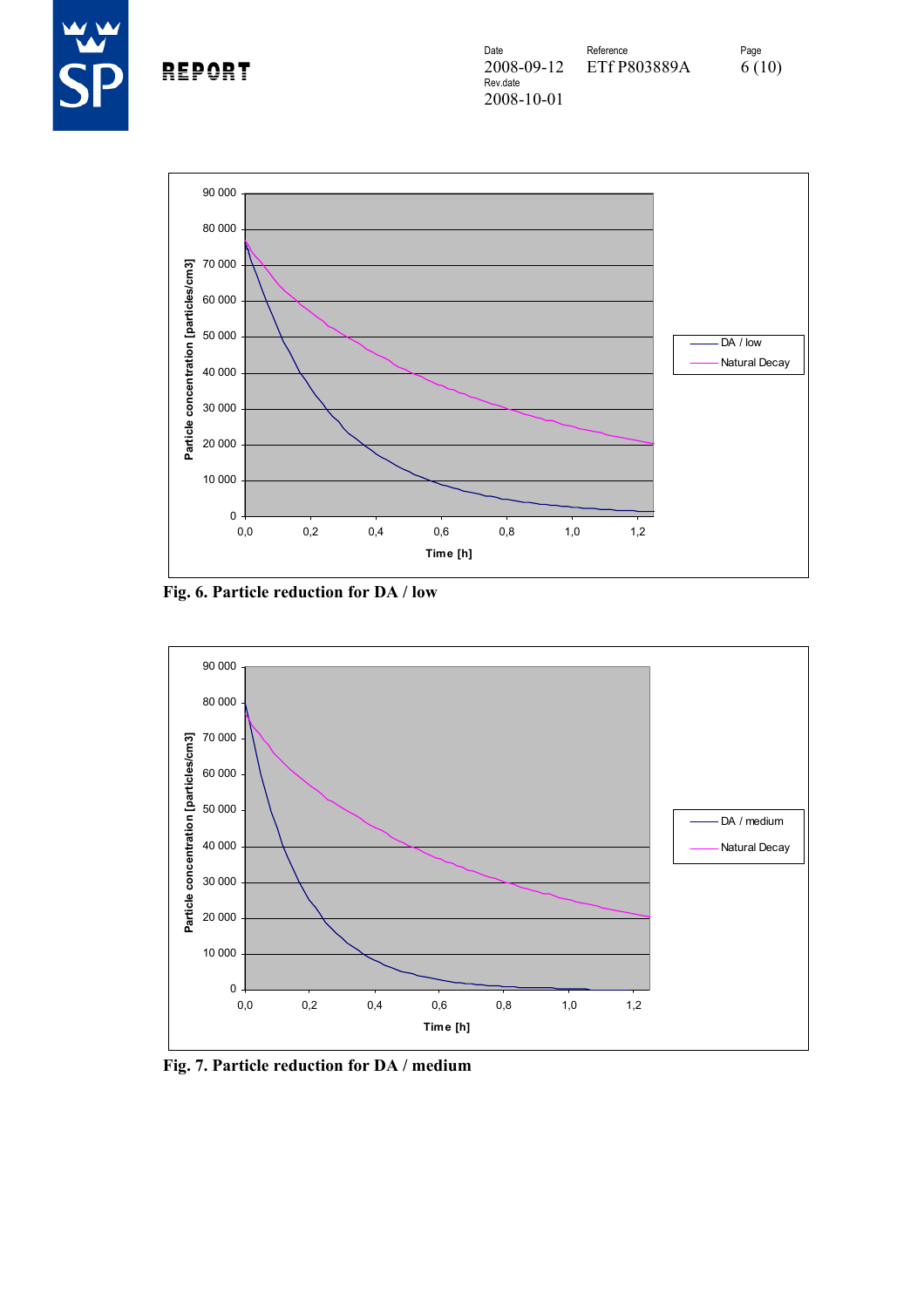



**Fig. 8. Particle reduction for BA / silent** 



**Fig. 9. Particle reduction for BA / low**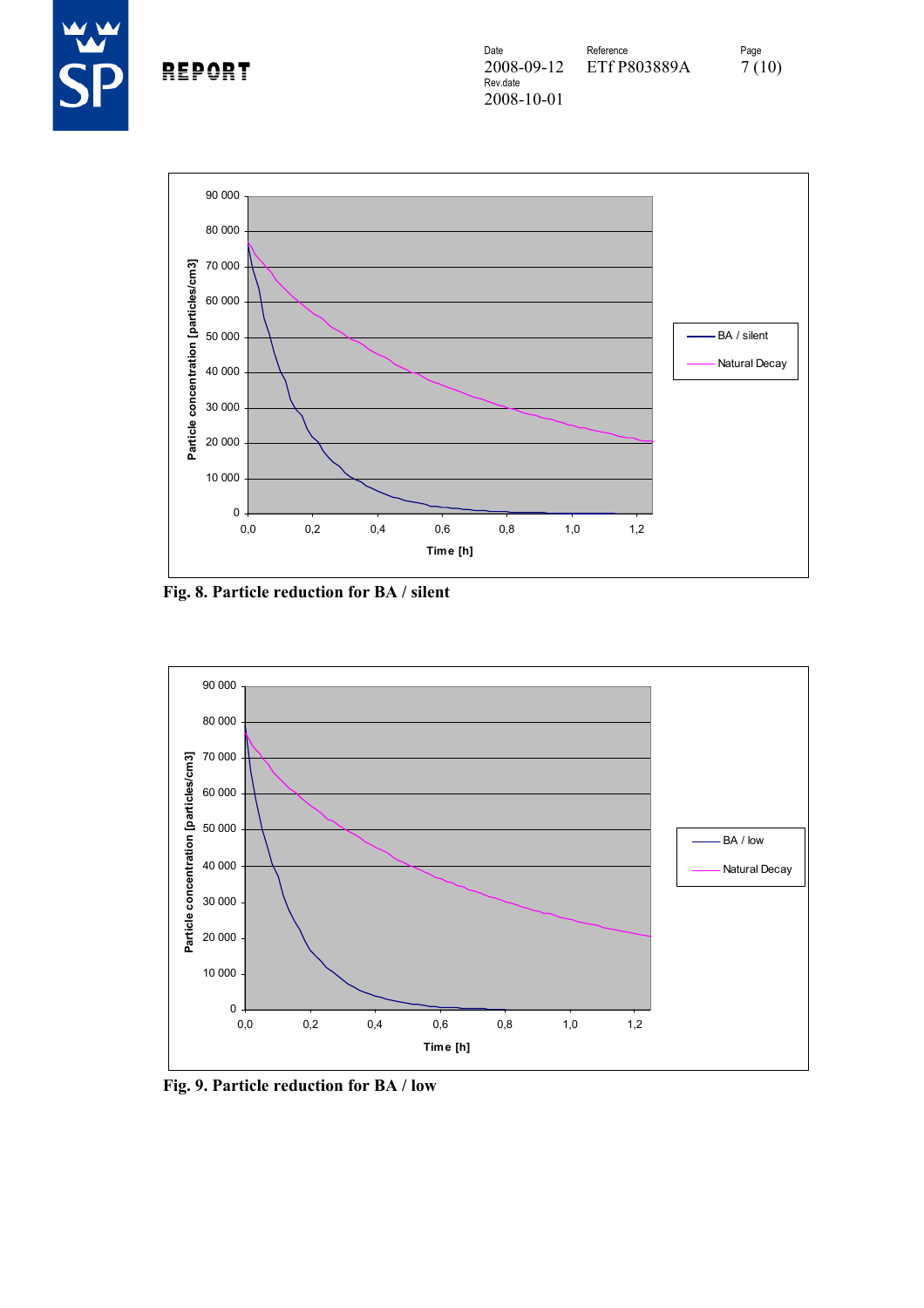



**Fig. 10. Particle reduction for AP / -**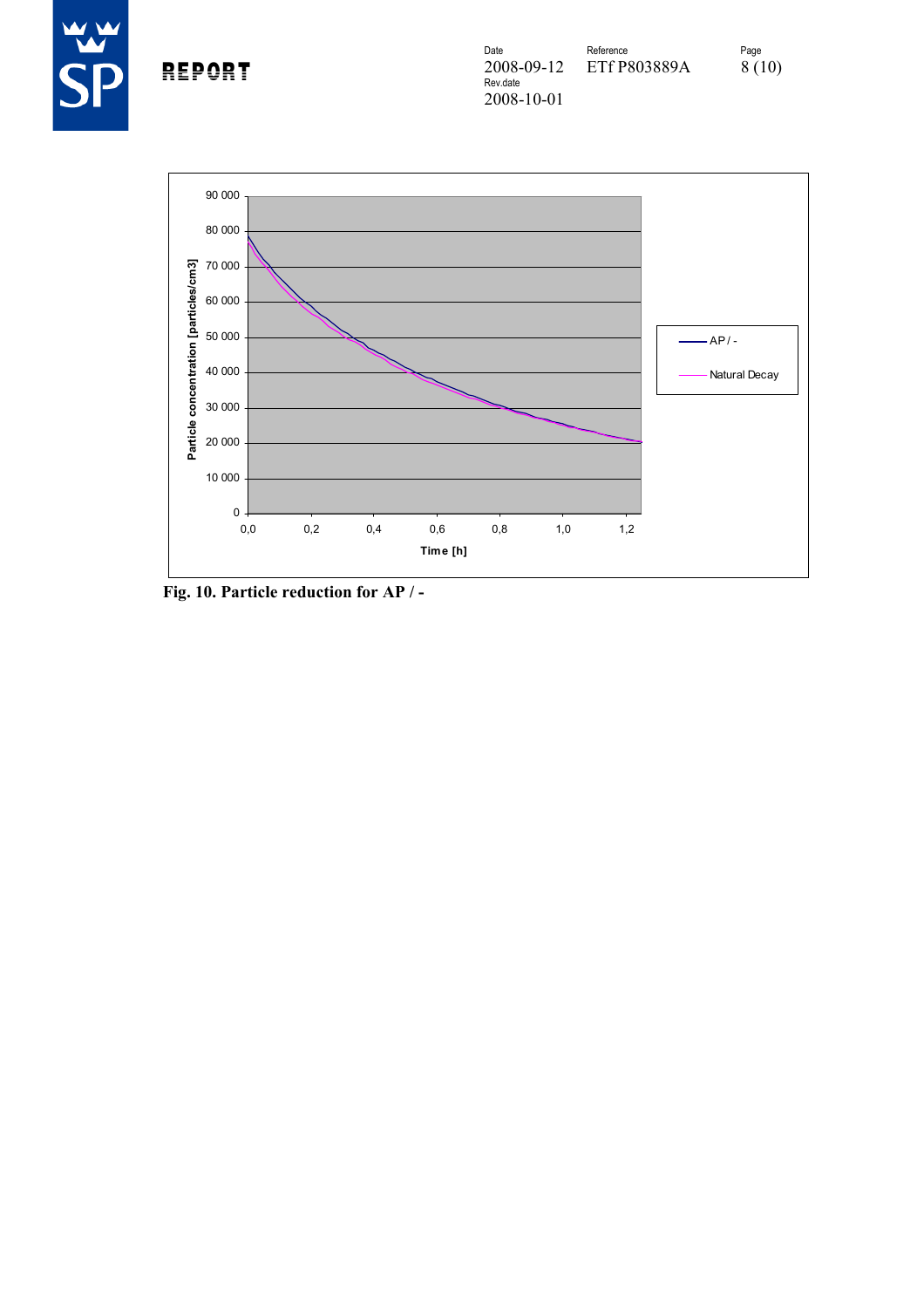

REPORT



**Fig. 11. Reduction of particles for all air purifiers**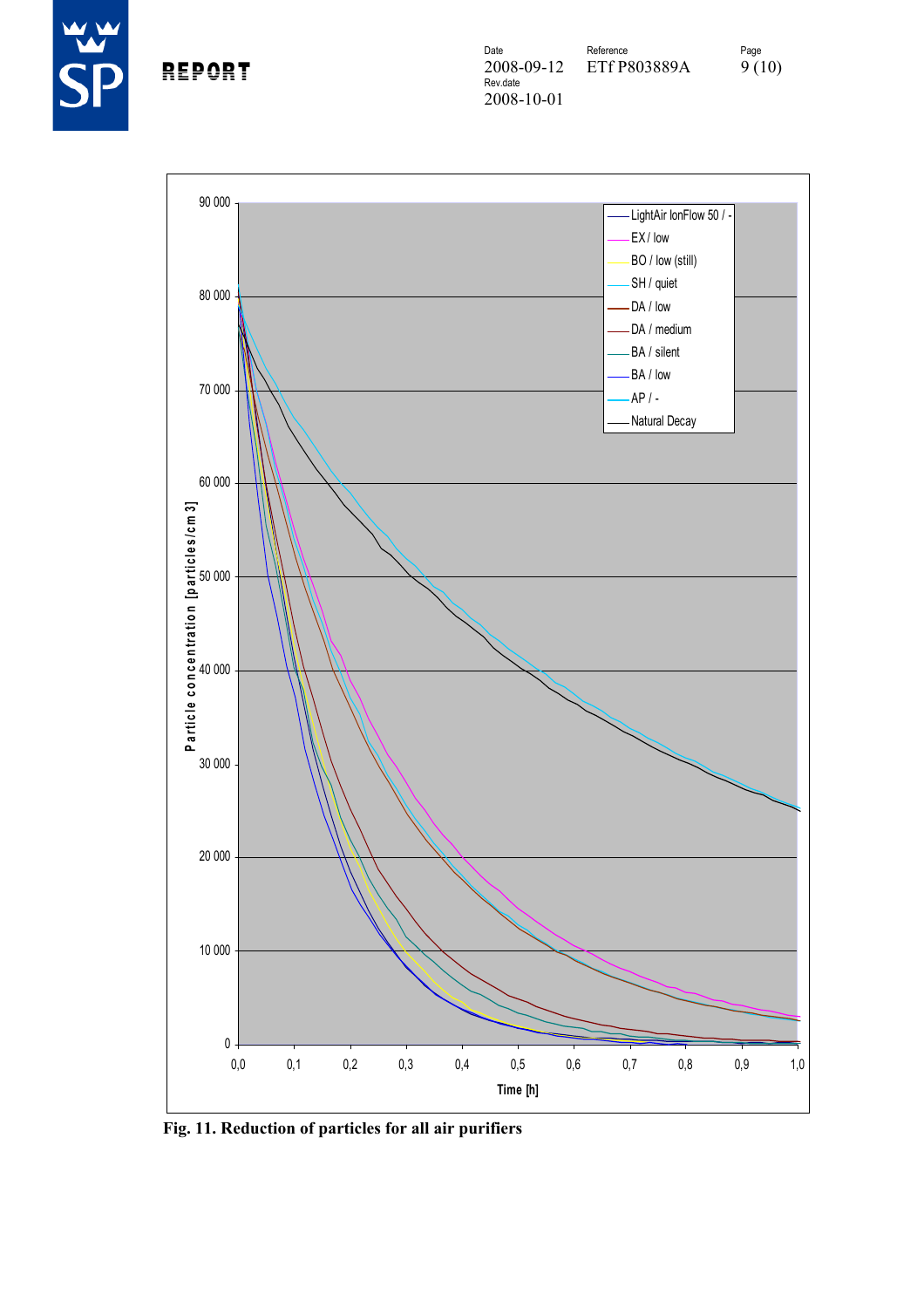

Page  $10(10)$ 

|  | Table 2. Particle reduction in $\%$ at 0,25; 0,5 and 0,75 h |  |  |  |  |
|--|-------------------------------------------------------------|--|--|--|--|
|  |                                                             |  |  |  |  |

|                         | Particle reduction [%] |           |       |
|-------------------------|------------------------|-----------|-------|
| Air cleaner             | 0,25 h                 | $ 0, 5$ h | 0,75h |
| Natural decay           | 32                     | 49        | 60    |
| LightAir IonFlow 50 / - | 83                     | 98        | 99    |
| EX / low                | 58                     | 81        | 92    |
| BO / low (still)        | 80                     | 97        | 100   |
| SH / quiet              | 62                     | 84        | 93    |
| DA / low                | 61                     | 84        | 93    |
| DA / medium             | 75                     | 94        | 98    |
| BO / silent             | 80                     | 96        | 99    |
| BO / low                | 85                     | 98        | 100   |
| AP/                     | 31                     | 48        | 60    |

Note that the results quoted in this report apply only to the specific items tested.

# **Test equipment**

| Particle counter, ELPI (Electrical Low Pressure Impactor), |                                          |
|------------------------------------------------------------|------------------------------------------|
| Dekati                                                     | (SP inv no. 202 260)                     |
| Wattmeter and energy meter, Landis & Gyr, EMU 1.44         | $(SP \text{ inv} \text{ no. } 201\,684)$ |
| Temperature and humidity sensor, Vaisala, HMP36            | (SP inv no. 201 389)                     |

# **Uncertainty of measurement**

| Relative humidity | $\pm$ 3 %   |
|-------------------|-------------|
| Temperature       | $\pm 1$ °C  |
| Voltage           | $\pm$ 0.5 V |

SP Technical Research Institute of Sweden Energy Technology - Combustion and Aerosol Technology

Geron Johansson

Technical Manager

 $\leq$ Tobias Eriksson **Technical Officer** 

Appendix

1. Short technical specification on each represented technology used at the benchmark test at SP in Aug-Sep 2008.